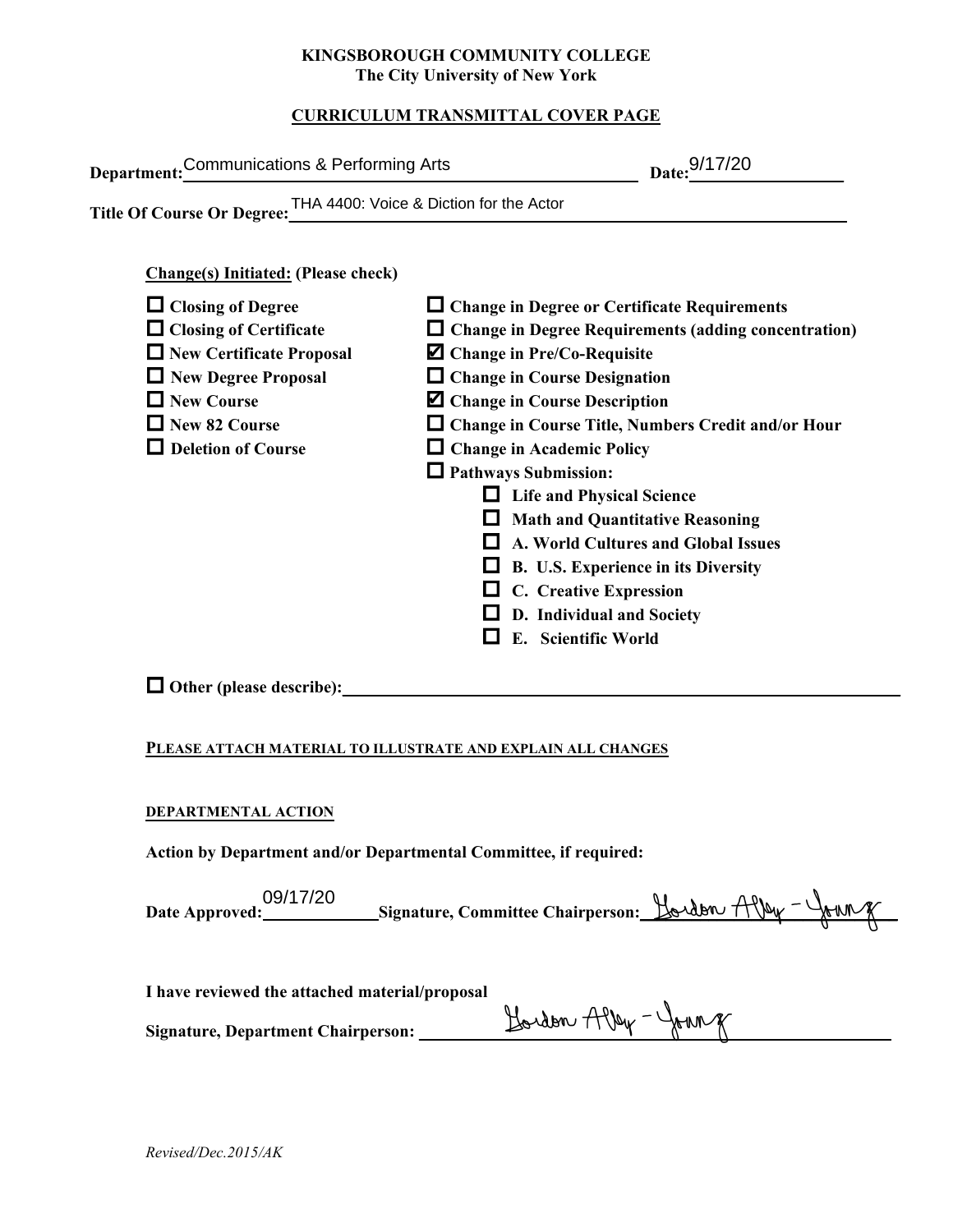| TO:   | Fall 2020 Curriculum Committee                                                                  |
|-------|-------------------------------------------------------------------------------------------------|
| FROM: | Prof. Alley-Young, Chair, Department of Communications & Performing Arts,                       |
| DATE: | 09/18/2020                                                                                      |
| RE:   | Change in Course Description and Prerequisite for THA 4400 – Voice and Diction for the<br>Actor |

The Department of Communications & Performing Arts is proposing a change in Course Description and Prerequisite for THA 4400 – Voice and Diction for the Actor

## **Course Description**

## **FROM:**

Exploration of the full range, flexibility, variety and techniques behind vocal production for the purpose of maximizing acting choices. Vocal techniques are applied, developed and practiced through acting work based in the pre-20th century theatrical canon.

# **TO:**

This course explores the full range of the actor's vocal instrument including pitch, resonance, the release of vocal tension, flexibility, and variety, as a means to support and maximize acting choices. Students will discover the connection between thought, breath and the body, in its relationship to performance. Students will apply these techniques through the study of dramatic text written before 1900.

## **Prerequisite:**

**FROM**

**Prerequisite(s):** THA 5300

# **TO:**

**Prerequisite(s):** THA 5200